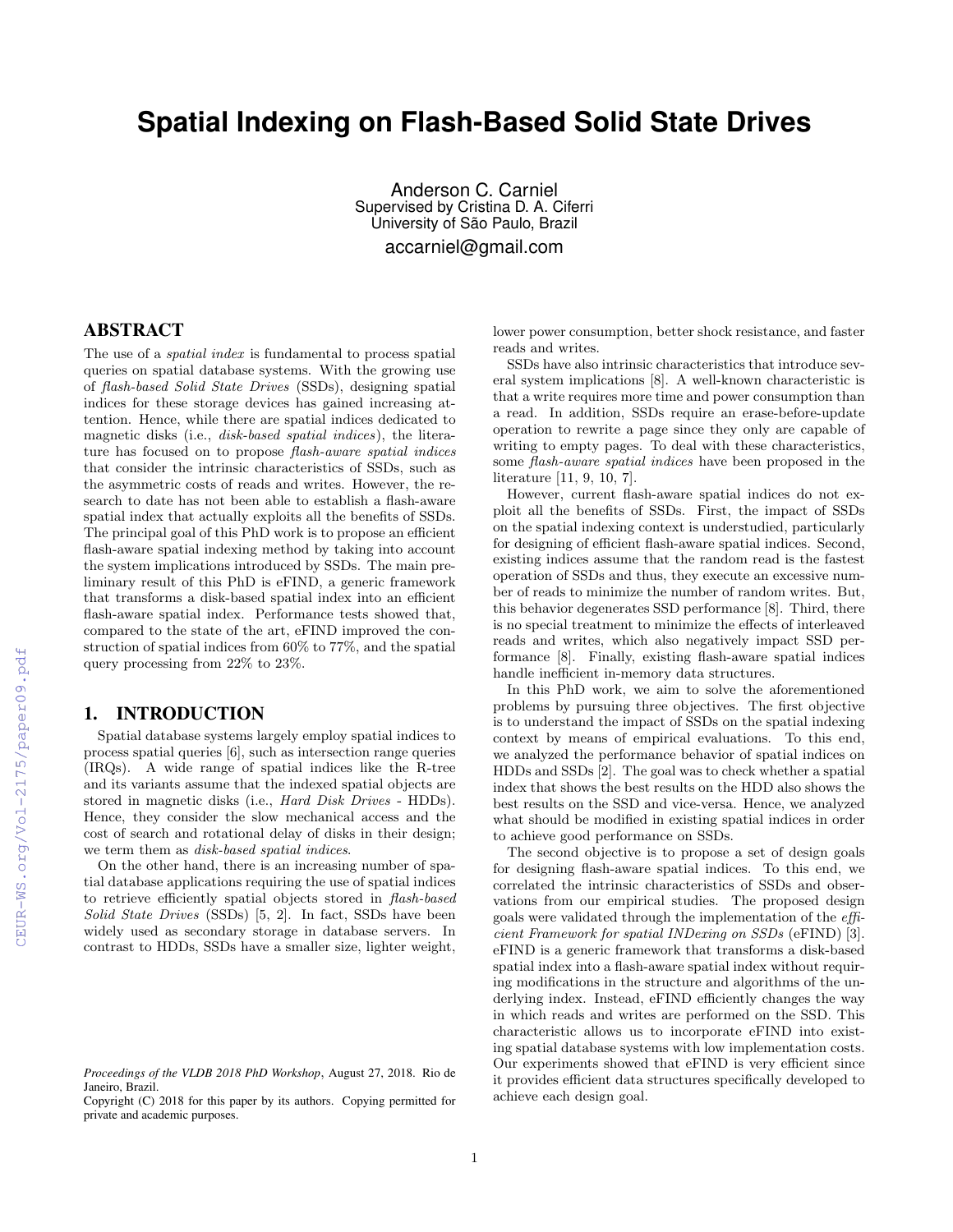The third, and last, objective is to propose a novel efficient and robust flash-aware spatial index. Currently, we are developing this index by taking the design goals of eFIND as a basis and by modifying the internal structure of the index to exploit the benefits of SSDs. An initial idea is to consider structures based on the R-tree, where levels nearest to leaf nodes might have an update-intensive workload. Thus, minimizing the number of split operations on these levels will lead to a decreasing number of writes to SSDs. Further, high levels of the tree can be buffered to minimize the number of reads from SSDs since the nodes in such levels are not frequently modified and are read-intensive.

The rest of this paper is organized as follows. Section 2 surveys related work. Section 3 summarizes our studies on the impact of SSDs on the spatial indexing. Section 4 introduces our design goals and eFIND. Finally, Section 5 concludes the paper and presents future work.

#### 2. RELATED WORK

We classify the existing approaches that study spatial indexing on SSDs in the following groups: (i) works that conduct experimental evaluations, and (ii) proposals of flashaware spatial indices. With respect to the first group, there are some performance studies that analyze the affect of SSDs on the spatial indexing. Unfortunately, a common limitation of these studies is that they do not vary parameters that impact the performance of spatial indices, such as the page size (i.e., node size). An example of performance study is [5], which empirically analyzes the R\*-tree in the computation of k-nearest neighbor queries on HDDs and SSDs.

With respect to the second group, the existing flash-aware spatial indices are inspired by unidimensional indices for flash memory (e.g., the  $LA$ -tree [1]) and often attempt to port the R-tree to be flash-aware. We detail the main characteristics of flash-aware spatial indices as follows.

The RFTL [11] is a first straightforward extension of the R-tree. It does not change the structure of the R-tree and only employs a write buffer to deal with the well-known poor performance of random writes of SSDs. The main problem of RFTL is the flushing operation because it writes all modifications stored in the write buffer, requiring high elapsed times. Another problem is related to the data durability. This means that the modifications stored in the write buffer are lost after a system crash or power failure.

The LCR-tree [9] emerged to improve the flushing operation of RFTL by using a log-structured format to store the modifications in its write buffer. However, the management of this write buffer requires an additional computational cost to keep the log-structured format. Another problem is the lack of a flushing policy for the flushing operation, which still requires long times to write all buffered modifications.

FAST [10] generalized the write buffer for allowing the transformation of any disk-based hierarchical index into a flash-aware index, such as the creation of the FAST R-tree from the R-tree. The FAST's buffer improves the search performance by storing the results of index modifications. In addition, FAST provides a specialized flushing algorithm to create space for new modifications whenever the write buffer is full. Another characteristic of FAST is its support for data durability. However, FAST faces the following problems. First, it can write a flushing unit containing a node without modification, resulting in unnecessary writes to the SSD. This is due to the static creation of flushing units as soon



Figure 1: Performance results when creating R-trees and R\*-trees on an HDD (denoted by filled marks) and on an SSD (denoted by empty marks).

as nodes are created in the index. Second, the modifications of a node are stored in a list that allows repeated elements. That means this list can store the result of old modifications and a full scan is needed to retrieve the most recent version of a node. These problems impact on FAST performance, as detailed in [3].

The FOR-tree [7] improves the flushing algorithm of FAST by dynamically creating flushing units with only the modifications stored in the write buffer. It also abolishes splitting operations of full nodes by allowing overflowed nodes stored in the main memory. When a specific number of accesses to an overflowed node is reached, a merge-back operation is invoked. This operation eliminates overflowed nodes by inserting them as entries in its parent, growing up the tree if needed. However, the number of accesses of an overflowed root node is never incremented in an insertion operation. As a consequence, spatial objects are stored in the overflowed root node in a sequential form when building an index. This critical problem disallowed us to create spatial indices over voluminous datasets.

# 3. THE IMPACT OF FLASH MEMORY ON THE SPATIAL INDEXING CONTEXT

In this section, we provide a summary of an empirical analysis of spatial indices on HDDs and SSDs that was conducted in our work [2]. Considering a dataset extracted from the OpenStreetMap containing 534,926 regions (specified in [4]), here we report the elapsed time when creating R-trees (varying the split algorithm) and  $R^*$ -trees on an HDD and SSD (Figure 1). In general, the index page size of 4KB gathered the best performance results for all spatial indices. For this page size, the SSD showed better performance results with performance gains between 4% and 16% over the HDD.

On the other hand, for the index page sizes greater than 8KB we obtained best performance results by using the HDD. For these page sizes, the construction of spatial indices on the SSD showed a performance loss ranging from 6% to 38% over the HDD. This result could be considered as counter-intuitive since SSDs often have faster reads and writes than HDDs. However, the main reason for this performance degradation is due to the interleaved writes and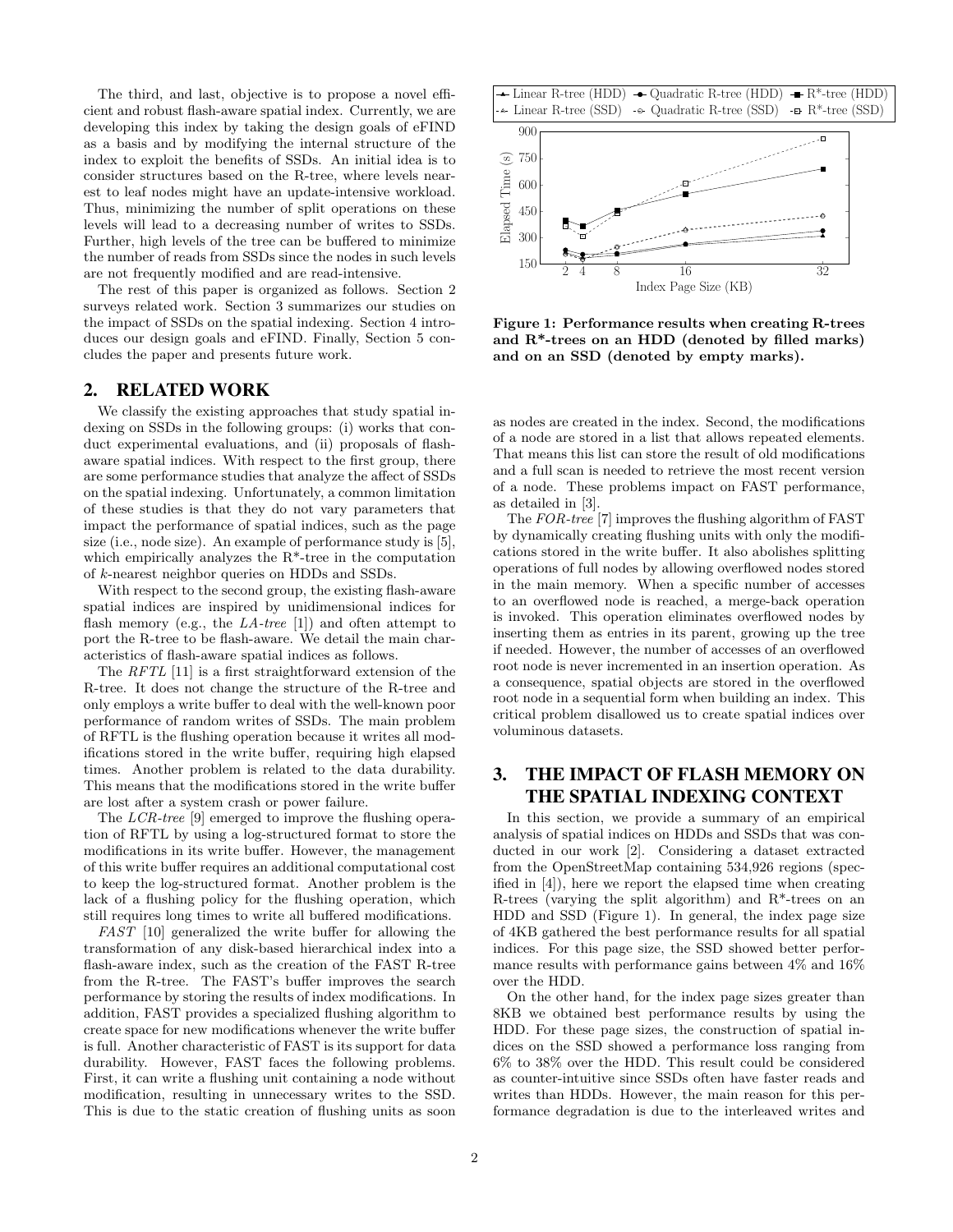reads during the index construction. This kind of performance behavior is well studied in the literature, such as discussed in [8]. In addition, the lack of a special treatment for random writes was also determinant since writes are the most expensive operations of SSDs.

The results suggested that the direct use of existing diskbased spatial indices does not guarantee efficiency. Therefore, we should design flash-aware spatial indices that consider the intrinsic characteristics of SSDs. This topic is addressed in Section 4.

# 4. DESIGNING EFFICIENT FLASH-AWARE SPATIAL INDICES

Although the intrinsic characteristics of SSDs have been well studied in the literature, it remains unclear how to deal with them to deliver good spatial indexing performance. We solve this problem by specifying a set of design goals for flash-aware spatial indices (Section 4.1), and by proposing eFIND (Section 4.2).

#### 4.1 Design Goals

Our five design goals are inspired by analysis of experimental evaluations on SSDs (Section 3) and techniques used by existing indices for flash memory (Section 2). These design goals should be employed as a basis to create efficient and robust flash-aware spatial indices. We detail each design goal as follows.

Goal 1 - Avoid random writes. Random writes are expensive and can lead to erase-before-update operations, bad block management, and poor performance of internal SSD algorithms [8]. To achieve Goal 1, a flash-aware spatial index should employ an efficient in-memory buffer, called write buffer, to store the most recent modifications of the index. Whenever the write buffer is full, a *flushing algorithm* should be executed, which should write sequentially a set of modifications to the SSD as specified in Goal 2.

Goal 2 - Dynamically pick modifications to be sequentially flushed. A flushing operation that flushes all modifications contained in the write buffer degenerates performance and might writes index pages frequently modified [10]. To achieve Goal 2, a flash-aware spatial index should include a specialized flushing algorithm consisting of a flushing policy and a flushing unit creator. The flushing policy should pick the modified index pages to be written, according to distinct criteria (e.g., number of modifications, and the moment of its last modification). The flushing unit creator should create a flushing unit as sequential index pages, following the flushing policy, and determine the size of data that is written to the SSD in each flushing operation.

Goal 3 - Avoid excessive random reads in frequent locations. The common assumption that the random read is the fastest operation of SSDs is not always valid because of the read disturbance management [8]. To achieve Goal 3, a flash-aware spatial index should use an in-memory buffer dedicated to reads, called read buffer. Thus, instead of performing a random read directly from the SSD to obtain a frequently accessed index page, the index page can be obtained from the read buffer. Further, the management of the read buffer should include a read buffer replacement policy, such as the LRU.

Goal 4 - Avoid interleaved reads and writes. Mixing reads and writes negatively affect SSD performance because of the interference between these operations [8]. To achieve Goal 4, a flash-aware spatial index should use read and write buffers together with a temporal control, which temporally stores the identifiers of the last read and written index pages to aid in the management of these buffers.

Goal 5 - Provide data durability. System crashes and power failures impact the consistency of the index since modifications stored in the write buffer are lost. To achieve Goal 5, a flash-aware spatial index should use a log-structured approach that sequentially saves non-flushed modifications in a log file.

To the best of our knowledge, there is no flash-aware spatial index that fulfills all these design goals. Existing flashaware spatial indices do not improve the performance of reads and do not avoid interleaved reads and writes. Among them, FAST provides the best characteristics (Section 2). Therefore, we consider FAST as the state of the art in spatial indexing for SSDs by comparing it in our experiments.

#### 4.2 eFIND as a Solution

This section details eFIND, a generic and efficient framework that transforms a disk-based spatial index into a flashaware spatial index. The eFIND's architecture consists of three sophisticated managers to meet the requirements of the design goals introduced in Section 4.1. More details about eFIND are given in [3].

Buffer Manager. It leverages two in-memory buffers to deal with random writes and reads. The first one is the write buffer, which stores the most recent index modifications from insert, update, and delete operations (Goal 1). The second one is the read buffer, which caches index pages frequently accessed in search operations (Goal 3).

Flushing Manager. It contains three interacting components to perform a flushing operation. The first component is the flushing unit creator, which builds flushing units by grouping sequential index pages. The second component is the flushing policy, which ranks flushing units according to different criteria (Goal 2). The last component is the temporal control of reads and writes, which avoids interleaved reads and writes (Goal 4).

Log Manager. It guarantees data durability (Goal 5) by keeping a log of all modifications stored in the write buffer and of flushing operations. Modifications lost after a system crash can be recovered by dispatching the restart operation. This manager also compacts the log file to decrease the cost of the space utilization.

Now, we discuss the performance gains of an extension of eFIND against the state of the art, FAST. The experiments and their results are detailed as follows.

Setup. We used a dataset from the OpenStreetMap containing 1,485,866 regions that represent the buildings of Brazil (specified in  $[4]$ ). We compared the *FAST R-tree*, and the eFIND R-tree. They employed an in-memory buffer of 512KB. We used the best parameter values for these configurations and executed two workloads: (i) index construction, and (ii) execution of IRQs [6]. Here we show the results of the execution of 100 IRQs with query windows of 0.001% of the area of Brazil. The running environment employed was FESTIval (available at https://github.com/accarniel/festival), a PostgreSQL extension implemented during this PhD that allows us to conduct performance tests of spatial indices. Finally, we conducted the experiments on a Kingston SSD V300 of 480GB.